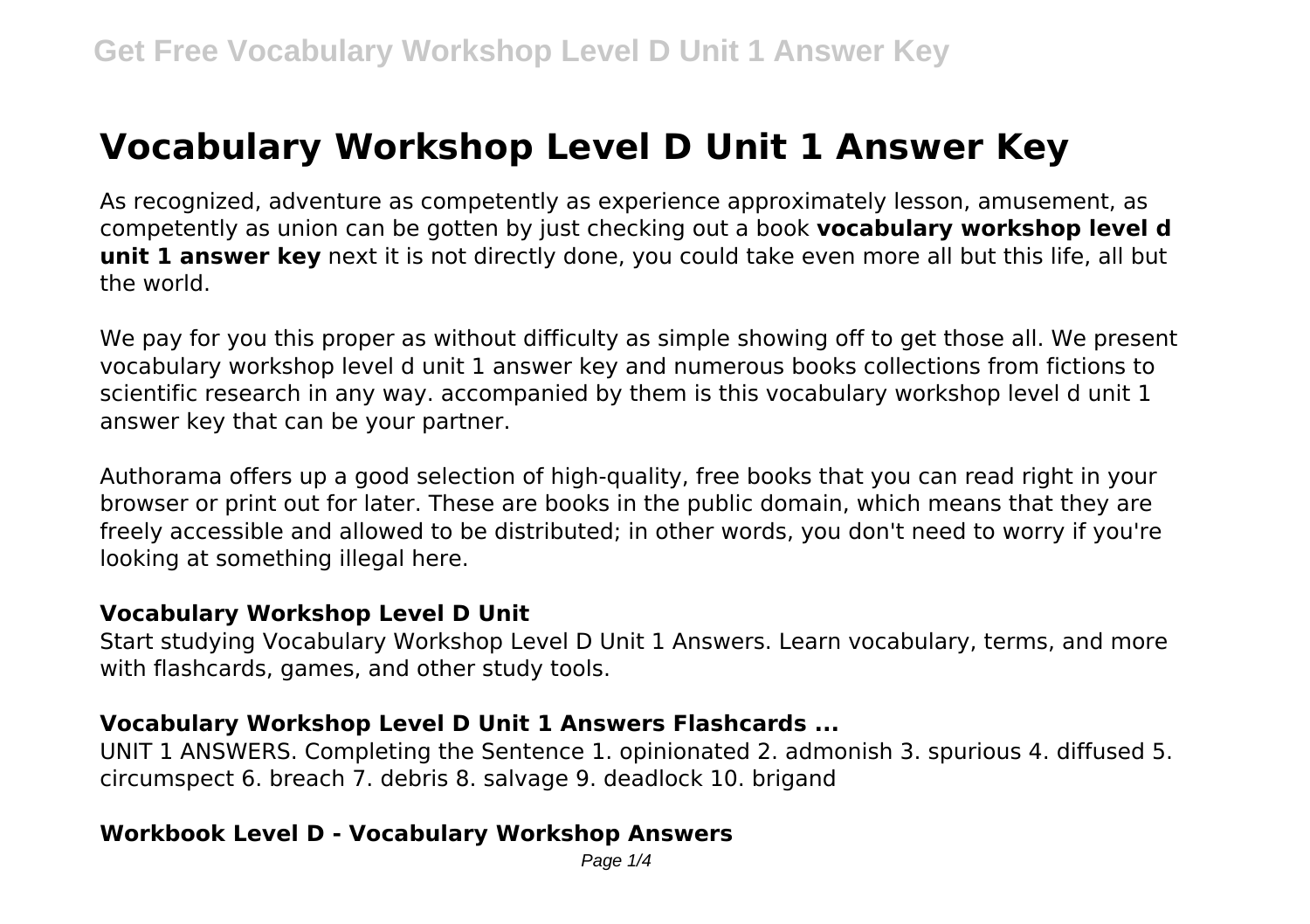Select your Unit to see our practice vocabulary tests and vocabulary games for Sadlier-Oxford's book: Vocabulary Workshop Level D. Units for vocabulary practice with words from the Sadlier-Oxford Vocabulary Workshop Level D book.

#### **Vocabulary Workshop Level D Practice Vocabulary Tests for ...**

Start studying Sadlier Vocabulary Workshop Level D - Unit 1. Learn vocabulary, terms, and more with flashcards, games, and other study tools.

#### **Sadlier Vocabulary Workshop Level D - Unit 1 Flashcards ...**

Solve the vocabulary crossword puzzles for: Vocabulary Workshop Level D Unit 1. Our free online crosswords for the vocabulary list, Vocabulary Workshop Level D Unit 1, are just a taste of our online study tools! This crossword, Vocabulary Workshop Level D Unit 1 was made with our free online crossword maker.

# **Vocabulary Workshop Level D Unit 1 Crossword**

2) Vocabulary Power Plus® Book One Book Two Book Three Book Four 3) Wordly Wise 3000® Book 5 Book 6 Book 7 Book 8 Book 9 Book 10 Book 11 Book 12 VocabTest.com material based on words found in Vocabulary Workshop Level D - Unit 1

# **Vocabulary Workshop Level D - Unit 1 - VocabTest.com**

Level D New Sadlier Oxford Vocabulary Answers Level D. Unit 1. Completing the Sentence. Synonyms. ... REVIEW UNIT 1-3. Analogies. Word Assoc. Vocab Context. Choose Word. Antonyms. Two Word. Word Families. 1.b 2.b 3.c 4.d 5.d 6.b 7.c 8.d 9.b ... This is a page designed to prove people with Vocabulary Workshop answers. I, in no way, own this ...

# **Vocabulary Workshop Answers: Level D**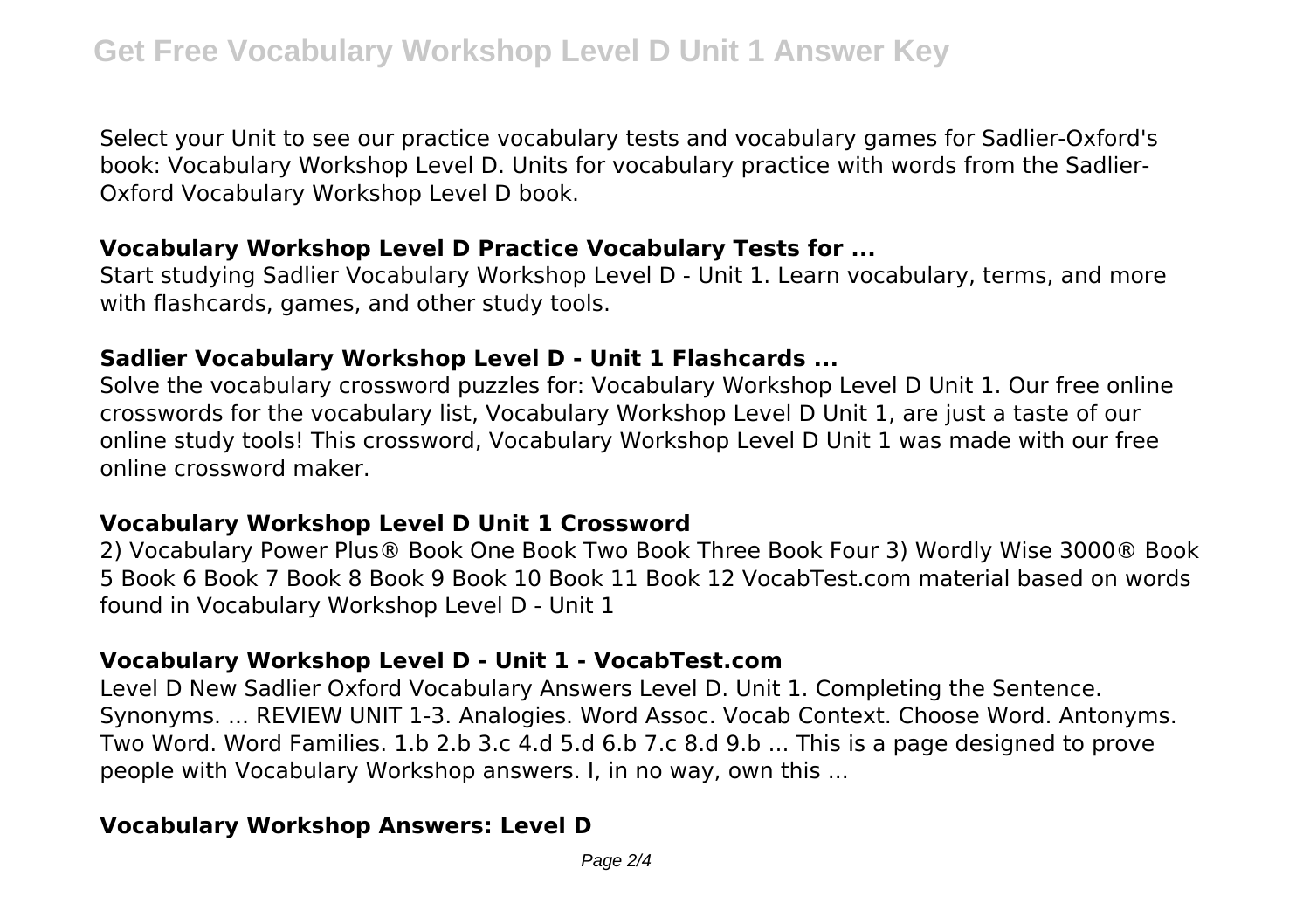For the Vocabulary Workshop Level D Book. This set is based on Unit 4. Terms in this set (20)

#### **Vocabulary Workshop Level D Unit 4 Flashcards | Quizlet**

2) Vocabulary Power Plus® Book One Book Two Book Three Book Four 3) Wordly Wise 3000® Book 5 Book 6 Book 7 Book 8 Book 9 Book 10 Book 11 Book 12 VocabTest.com material based on words found in Vocabulary Workshop Level D - Unit 5

#### **Vocabulary Workshop Level D - Unit 5 - VocabTest.com**

#### **Vocabulary Workshop Achieve, Level D (Grade 9), Student ...**

Vocab Answers, Vocabulary Workshop Answers, Vocab Key, Sadlier, Sadlier Connect, Sadlier Vocabulary workshop Answers

#### **Vocabulary Workshop Answers : Level D Answers**

Vocabulary workshop answers, vocabulary answers, vocab answers, vocab. Pages. Home; Level C Answers; Level D Answers; Level E Answers; Level F Answers; Level G Answers; Monday, October 31, 2016. Level D Unit 1 Level D (BOOK D) Unit 1 Answers. Completing the Sentence 1. opinionated 2. admonish 3. spurious 4. diffused 5. circumspect 6. breach 7 ...

#### **Vocabulary Workshop Answers : Level D Unit 1**

Vocabulary workshop answers, vocabulary answers, vocab answers, vocab. Pages. Home; Level C Answers; Level D Answers; Level E Answers; Level F Answers; Level G Answers; Monday, October 31, 2016. Level D Unit 6 Unit 6. Completing the Sentence 1. hamper 2. impoverished 3. diligent 4. hew 5. bondage 6. taunts ... Vocab in Context 1. d 2. c 3. a 4 ...